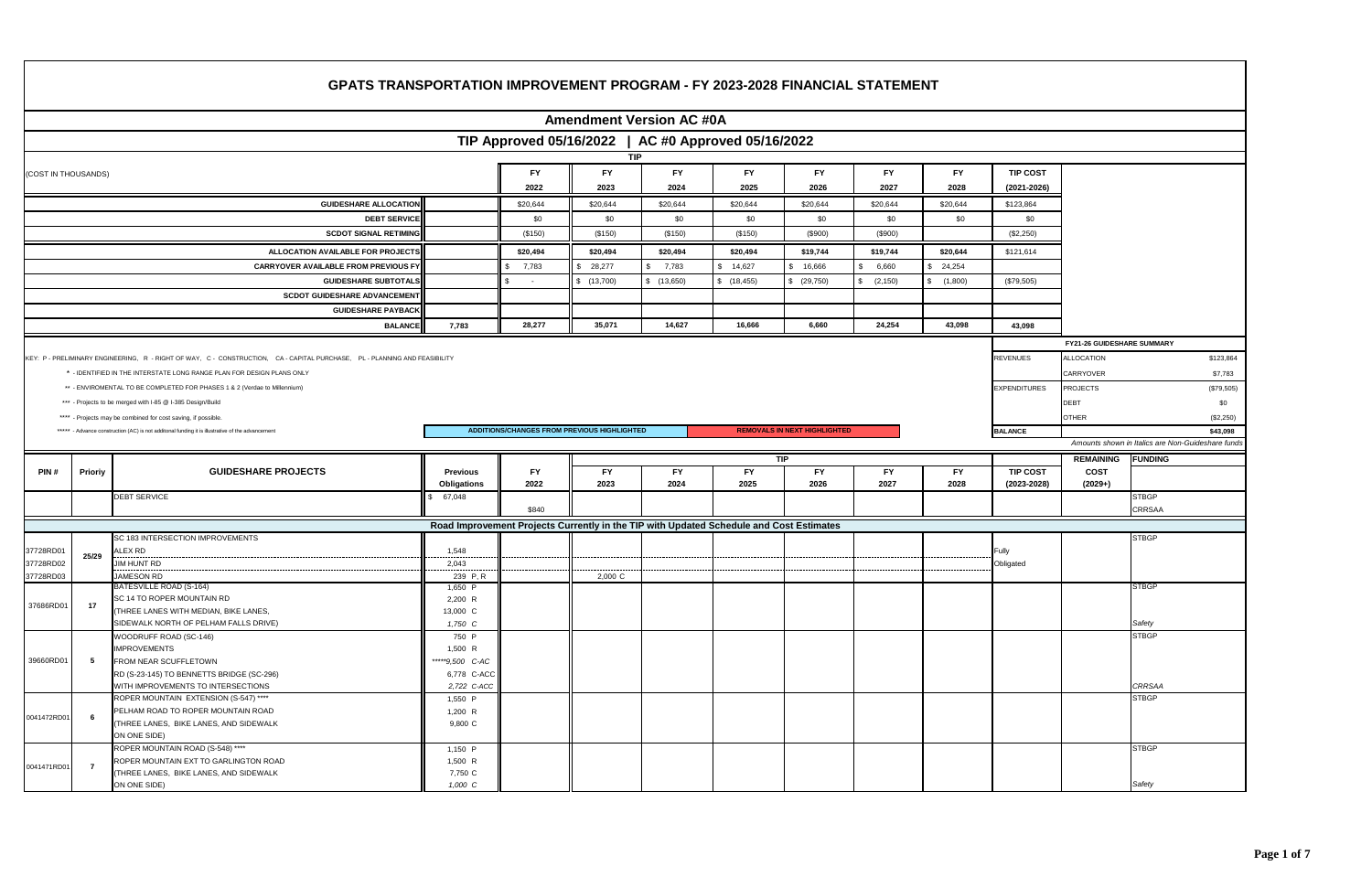| <b>GUIDESHARE PROJECTS CONTINUED</b> |                |                                                               |                                                                                               |           |                  |                                                                                     |             |              |           |            |                 |                  |                    |
|--------------------------------------|----------------|---------------------------------------------------------------|-----------------------------------------------------------------------------------------------|-----------|------------------|-------------------------------------------------------------------------------------|-------------|--------------|-----------|------------|-----------------|------------------|--------------------|
|                                      |                |                                                               |                                                                                               |           |                  |                                                                                     | TIP         |              |           |            |                 | <b>REMAINING</b> | <b>FUNDING</b>     |
| PIN#                                 | Prioriy        | <b>GUIDESHARE PROJECTS</b>                                    | <b>Previous</b>                                                                               | <b>FY</b> | <b>FY</b>        | <b>FY</b>                                                                           | <b>FY</b>   | <b>FY</b>    | <b>FY</b> | <b>FY</b>  | <b>TIP COST</b> | <b>COST</b>      |                    |
|                                      |                |                                                               | <b>Obligations</b>                                                                            | 2022      | 2023             | 2024                                                                                | 2025        | 2026         | 2027      | 2028       | $(2023 - 2028)$ | $(2029+)$        |                    |
|                                      |                |                                                               | Road Improvement Projects Currently in the TIP with Updated Schedule and Cost Estimates Cont. |           |                  |                                                                                     |             |              |           |            |                 |                  |                    |
|                                      |                |                                                               |                                                                                               |           |                  |                                                                                     |             |              |           |            |                 |                  |                    |
|                                      |                | BUTLER ROAD (S-107)                                           | 1,500 P                                                                                       |           |                  |                                                                                     |             |              |           |            | \$15,500        |                  | <b>STBGP</b>       |
| P030553                              | 8              | BRIDGES RD TO US 276                                          |                                                                                               |           | 1,000 R          |                                                                                     | 4,500 C     |              |           |            |                 |                  |                    |
|                                      |                | (FOUR LANES, DIVIDED, BIKE LANES AND                          |                                                                                               |           |                  |                                                                                     | 10,000 C-AC | 10,000 C-ACC |           |            |                 |                  |                    |
|                                      |                | SIDEWALKS)                                                    |                                                                                               |           |                  |                                                                                     |             |              |           |            |                 |                  |                    |
|                                      |                | BATESVILLE ROAD (S-164) PHASE II                              | 1,200 P                                                                                       |           |                  |                                                                                     |             |              |           |            | \$12,900        | ON HOLD          | <b>STBGP</b>       |
| P030554                              | 11             | PELHAM ROAD TO THE PARKWAY                                    |                                                                                               |           |                  | 1,900 R                                                                             | 2,500 C     | 8,500 C-ACC  |           |            |                 |                  |                    |
|                                      |                | (THREE LANES, WIDE OUTSIDE LANES, AND                         |                                                                                               |           |                  |                                                                                     | 8,500 C-AC  |              |           |            |                 |                  |                    |
|                                      |                | SIDEWALKS)                                                    |                                                                                               |           |                  |                                                                                     |             |              |           |            |                 |                  |                    |
|                                      |                | WOODRUFF ROAD PARALLEL                                        | 4,900 P                                                                                       |           |                  |                                                                                     |             |              |           |            | \$37,100        |                  | <b>STBGP</b>       |
| P028743                              |                | WOODRUFF ROAD TO MILLER RD                                    |                                                                                               |           | 8,750 R          | 9,450 R-ACC                                                                         | 9,450 R-ACC | 9,450 R-ACC  |           |            |                 |                  |                    |
|                                      |                | (FOUR LANE DIVIDED, PLANTED MEDIAN, AND                       |                                                                                               |           |                  |                                                                                     |             |              |           |            |                 | 76,000           |                    |
|                                      |                | <b>MULTI-USE PATH)</b>                                        |                                                                                               |           | *****28,350 R-AC |                                                                                     |             |              |           |            |                 |                  |                    |
|                                      |                | <b>GARLINGTON ROAD</b>                                        |                                                                                               |           | 300 PL           |                                                                                     |             |              |           |            | \$300           |                  | <b>STBGP</b>       |
|                                      |                | FROM SC-146                                                   |                                                                                               |           |                  |                                                                                     |             |              |           |            |                 |                  |                    |
| P039274                              |                | TO PELHAM ROAD                                                |                                                                                               |           |                  |                                                                                     |             |              |           |            |                 |                  |                    |
|                                      |                |                                                               |                                                                                               |           |                  | TBD                                                                                 | TBD         |              |           |            |                 |                  |                    |
|                                      |                | US-29/MILLS AVENUE                                            |                                                                                               |           | 500 PL           |                                                                                     |             |              |           |            | \$500           |                  | <b>STBGP</b>       |
|                                      |                | FROM AUGUSTA STREET                                           |                                                                                               |           |                  |                                                                                     |             |              |           |            |                 |                  |                    |
| P039275                              |                | <b>TO STEVENS STREET</b>                                      |                                                                                               |           |                  |                                                                                     |             |              |           |            |                 |                  |                    |
|                                      |                | (SCOPE TBD)                                                   |                                                                                               |           |                  | TBD                                                                                 | TBD         |              |           |            |                 |                  |                    |
|                                      |                | <b>GROVE ROAD</b>                                             |                                                                                               |           | 500 PL           |                                                                                     |             |              |           |            | \$500           |                  | <b>STBGP</b>       |
|                                      |                | FROM US-25                                                    |                                                                                               |           |                  |                                                                                     |             |              |           |            |                 |                  |                    |
| P039276                              |                | TO W. FARIS ROAD                                              |                                                                                               |           |                  |                                                                                     |             |              |           |            |                 |                  |                    |
|                                      |                | (SCOPE TBD)                                                   |                                                                                               |           |                  | TBD                                                                                 | <b>TBD</b>  |              |           |            |                 |                  |                    |
|                                      |                | <b>LAURENS RD</b>                                             |                                                                                               |           |                  |                                                                                     | 40 PL       |              |           |            | \$40            |                  | <b>STBGP</b>       |
|                                      |                | FROM I-85                                                     |                                                                                               |           |                  |                                                                                     |             |              |           |            |                 |                  |                    |
|                                      |                | TO INNOVATION DRIVE                                           |                                                                                               |           |                  |                                                                                     |             |              |           |            |                 |                  |                    |
|                                      |                | (FOUR LANE, DIVIDED, WITH BIKE LANE AND SIDEWALKS BOTH SIDES) |                                                                                               |           |                  |                                                                                     |             | TBD          |           | TBD        |                 |                  |                    |
|                                      |                | US-123 ACADEMY ST                                             |                                                                                               |           |                  |                                                                                     | 60 PL       |              |           |            | \$60            |                  | <b>STBGP</b>       |
|                                      |                | WIDENING FROM PENDLETON ST                                    |                                                                                               |           |                  |                                                                                     |             |              |           |            |                 |                  |                    |
|                                      |                | TO WASHINGTON AVE<br>(SCOPE TBD)                              |                                                                                               |           |                  |                                                                                     |             | TBD          |           | TBD        |                 |                  |                    |
|                                      |                | <b>WADE HAMPTON</b>                                           |                                                                                               |           |                  |                                                                                     |             |              | 200 PL    |            |                 |                  | <b>STBGP</b>       |
|                                      | 6              | FROM PINE KNOLL DR TO REID SCHOOL RD                          |                                                                                               |           |                  |                                                                                     |             |              |           |            |                 |                  |                    |
|                                      |                |                                                               |                                                                                               |           |                  |                                                                                     |             |              |           |            |                 |                  |                    |
|                                      |                | SC-296 REIDVILLE ROAD                                         |                                                                                               |           | 100 PL           |                                                                                     |             |              |           |            | \$100           |                  | <b>SPATS STBGP</b> |
|                                      |                | SC-290 TO SC-146 (WOODRUFF ROAD)                              |                                                                                               |           |                  |                                                                                     |             |              |           |            |                 |                  |                    |
|                                      |                |                                                               |                                                                                               |           |                  |                                                                                     |             |              |           |            |                 |                  |                    |
|                                      |                |                                                               |                                                                                               |           |                  |                                                                                     |             |              |           |            |                 |                  |                    |
|                                      |                |                                                               |                                                                                               |           |                  | Intersection Projects Currently in the TIP with Updated Schedule and Cost Estimates |             |              |           |            |                 |                  |                    |
| 37689RD01                            |                | WOODRUFF RD/I-85 INTERCHANGE                                  | 1,781 P                                                                                       |           |                  |                                                                                     |             |              |           |            |                 |                  | <b>STBGP</b>       |
|                                      |                | RAMP MODIFICATIONS***<br>WOODRUFF RD (SC 146) AND             |                                                                                               |           |                  |                                                                                     |             |              |           |            |                 |                  | <b>STBGP</b>       |
| 37688RD01                            |                | GARLINGTON/MILLER***                                          | 1,781 P                                                                                       |           |                  |                                                                                     |             |              |           |            |                 |                  |                    |
|                                      |                |                                                               |                                                                                               |           | 250 PL           |                                                                                     |             |              |           |            | \$250           |                  | <b>STBGP</b>       |
|                                      | $\overline{2}$ | HAYWOOD ROAD AND PELHAM ROAD                                  |                                                                                               |           |                  | TBD                                                                                 | TBD         |              |           |            |                 |                  |                    |
|                                      |                |                                                               |                                                                                               |           | 250 PL           |                                                                                     |             |              |           |            | \$250           |                  | <b>STBGP</b>       |
|                                      | $3^{\circ}$    | PLEASANTBURG DRIVE AND RUTHERFORD ROAD                        |                                                                                               |           |                  | TBD                                                                                 | TBD         |              |           |            |                 |                  |                    |
|                                      |                |                                                               |                                                                                               |           |                  |                                                                                     | 25 PL       |              |           |            | \$25            |                  | <b>STBGP</b>       |
|                                      | 4              | WHITEHORSE RD / W. BLUE RIDGE RD                              |                                                                                               |           |                  |                                                                                     |             | TBD          |           |            |                 |                  |                    |
|                                      |                |                                                               |                                                                                               |           |                  |                                                                                     | 35 PL       |              |           |            | \$35            |                  | <b>STBGP</b>       |
|                                      | $\overline{4}$ | E. BLUE RIDGE DR / STATE PARK RD AND POINSETT HWY             |                                                                                               |           |                  |                                                                                     |             | TBD          |           |            |                 |                  |                    |
|                                      | $\overline{4}$ | LAURENS RD / WOODRUFF RD                                      |                                                                                               |           |                  |                                                                                     |             |              | 50 PL     | <b>TBD</b> | \$50            |                  |                    |
|                                      |                |                                                               |                                                                                               |           |                  |                                                                                     |             |              |           |            |                 |                  |                    |
|                                      | $\overline{7}$ | RUTHERFORD RD / JAMES ST AND W EARLE ST                       |                                                                                               |           |                  |                                                                                     |             |              | 50 PL     | TBD        | \$50            |                  |                    |
|                                      |                |                                                               |                                                                                               |           |                  |                                                                                     |             |              |           |            |                 |                  |                    |
|                                      | 9              | SC-8 / MURRAY ST                                              |                                                                                               |           |                  |                                                                                     |             |              | 50 PL     | TBD        | \$50            |                  |                    |
|                                      |                |                                                               |                                                                                               |           |                  |                                                                                     |             |              |           |            |                 |                  |                    |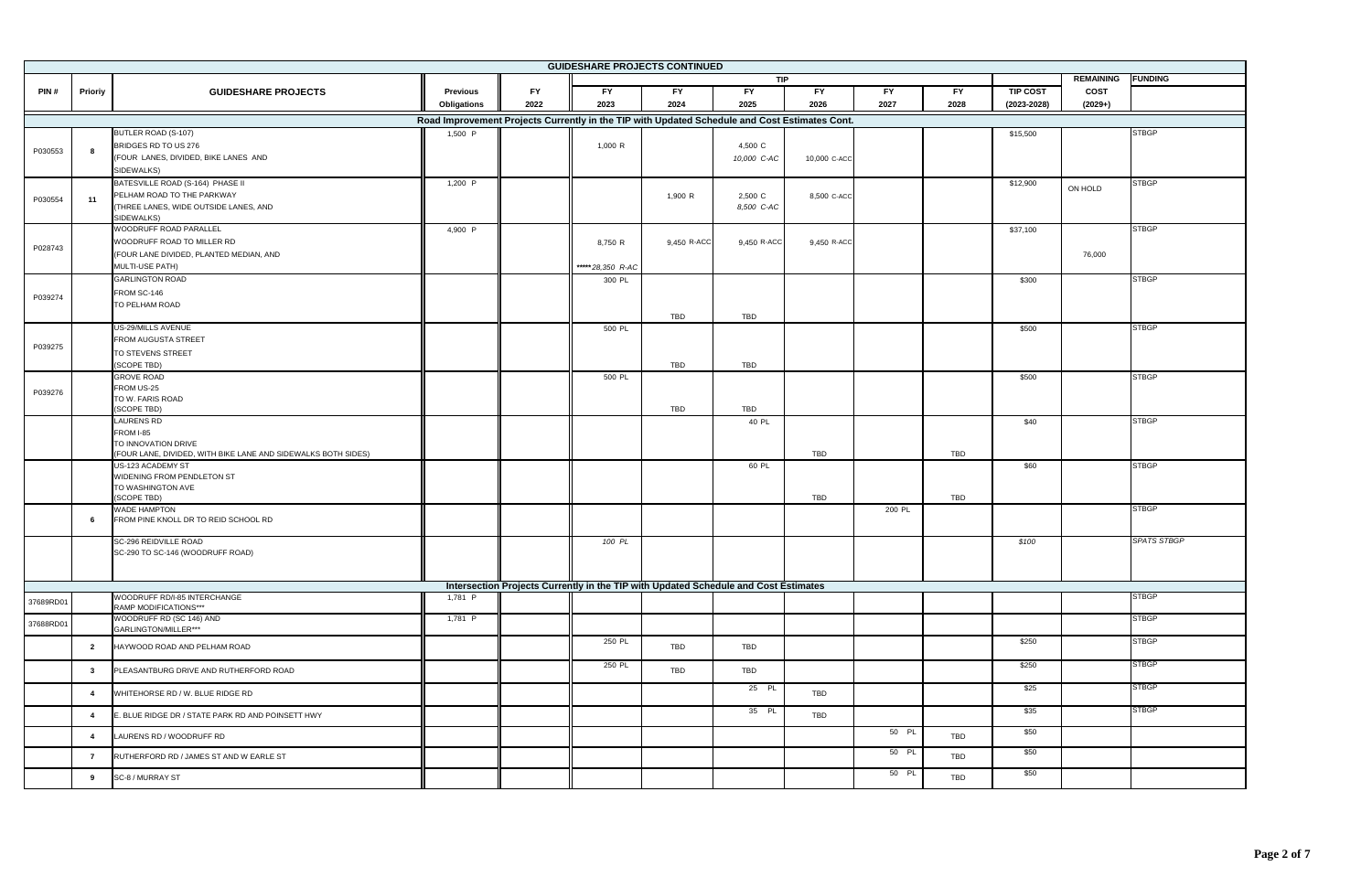|         | <b>GUIDESHARE PROJECTS CONTINUED</b>                                                   |                                                   |                                                                                                          |           |           |           |            |            |        |           |                 |                   |                |  |
|---------|----------------------------------------------------------------------------------------|---------------------------------------------------|----------------------------------------------------------------------------------------------------------|-----------|-----------|-----------|------------|------------|--------|-----------|-----------------|-------------------|----------------|--|
|         |                                                                                        |                                                   |                                                                                                          |           |           |           |            | <b>TIP</b> |        |           |                 | <b>REMAINING</b>  | <b>FUNDING</b> |  |
| PIN#    | Prioriy                                                                                | <b>GUIDESHARE PROJECTS</b>                        | <b>Previous</b>                                                                                          | <b>FY</b> | FY        | <b>FY</b> | FY         | FY         | FY     | <b>FY</b> | <b>TIP COST</b> | <b>COST</b>       |                |  |
|         |                                                                                        |                                                   | <b>Obligations</b>                                                                                       | 2022      | 2023      | 2024      | 2025       | 2026       | 2027   | 2028      | $(2023 - 2028)$ | $(2029+)$         |                |  |
|         |                                                                                        |                                                   | Bicycle and Pedestrian Projects Currently in the TIP with Updated Schedule and Cost Estimates            |           |           |           |            |            |        |           |                 |                   |                |  |
|         |                                                                                        | Mauldin Golden Strip Gateway                      |                                                                                                          |           | 150 PL    | TBD       | <b>TBD</b> |            |        |           | \$150           |                   | <b>STBGP</b>   |  |
|         |                                                                                        | <b>Clemson-Central Green Crescent Connector</b>   |                                                                                                          |           |           | 150 PL    | TBD        | TBD        |        |           | \$150           |                   | <b>STBGP</b>   |  |
|         |                                                                                        | Augusta Street Area Bike Network                  |                                                                                                          |           |           | 200 PL    | TBD        | TBD        |        |           | \$200           |                   | <b>STBGP</b>   |  |
|         |                                                                                        | City of Easley Doodle Trail Extension             |                                                                                                          |           |           | 150 PL    | TBD        | <b>TBD</b> |        |           | \$150           |                   | <b>STBGP</b>   |  |
|         |                                                                                        | City of Greer and Taylors Greenway                |                                                                                                          |           |           |           | 25 PL      | <b>TBD</b> |        |           | \$25            |                   | <b>STBGP</b>   |  |
|         |                                                                                        | Travelers Rest Area Bike/Ped Network Expansion    |                                                                                                          |           |           |           | 20 PL      | TBD        |        |           | \$20            |                   | <b>STBGP</b>   |  |
|         |                                                                                        |                                                   |                                                                                                          |           | 150       | 500       | 45         |            | $\sim$ |           | 695             |                   |                |  |
|         | Transit Capital Projects Currently in the TIP with Updated Schedule and Cost Estimates |                                                   |                                                                                                          |           |           |           |            |            |        |           |                 |                   |                |  |
|         |                                                                                        | GTA - Greenlink Capital                           |                                                                                                          |           |           | 900       | 900        | 900        | 900    | 900       | \$4,500         |                   | <b>STBGP</b>   |  |
|         |                                                                                        | CAT - Clemson Area Transit Capital                |                                                                                                          |           |           | 900       | 900        | 900        | 900    | 900       | \$4,500         |                   | <b>STBGP</b>   |  |
|         |                                                                                        |                                                   |                                                                                                          |           |           |           |            |            |        |           |                 |                   |                |  |
|         |                                                                                        |                                                   | $\sim$                                                                                                   | $\sim$    | $\sim$    | 1,800     | 1,800      | 1,800      | 1,800  | 1,800     | 5,400<br>s.     |                   |                |  |
|         |                                                                                        |                                                   | Traffic Signal Retiming Corridors Projects Currently in the TIP with Updated Schedule and Cost Estimates |           |           |           |            |            |        |           |                 |                   |                |  |
| P028935 |                                                                                        | US 123, Easley                                    | 122                                                                                                      |           |           |           |            |            |        |           |                 |                   | <b>STBGP</b>   |  |
| P028961 |                                                                                        | Pelham Road, Greenville                           | 122                                                                                                      |           |           |           |            |            |        |           |                 |                   | <b>STBGP</b>   |  |
|         |                                                                                        | US 276 (Cherrydale), Greenville/Greenville County |                                                                                                          | 80        |           |           |            |            |        |           |                 |                   | <b>STBGP</b>   |  |
| P029726 |                                                                                        |                                                   | 55                                                                                                       |           |           |           |            |            |        |           |                 |                   | <b>STBGP</b>   |  |
| P033666 |                                                                                        | SC 93, Clemson                                    | 50                                                                                                       |           |           |           |            |            |        |           |                 |                   | <b>STBGP</b>   |  |
| P033665 |                                                                                        | US 276 - West Butler Road, Mauldin                | 55                                                                                                       |           |           |           |            |            |        |           |                 |                   | <b>STBGP</b>   |  |
|         |                                                                                        | Fairview Road, Simpsonville                       |                                                                                                          | 90        |           |           |            |            |        |           |                 |                   | <b>STBGP</b>   |  |
|         |                                                                                        | East Butler Road, Mauldin                         |                                                                                                          | 70        |           |           |            |            |        |           |                 |                   | <b>STBGP</b>   |  |
|         |                                                                                        | <b>Signal Retiming Allocation</b>                 | 900                                                                                                      | 150       | 150       | 150       | 150        | 900        | 900    | 900       | \$2,250         |                   |                |  |
|         |                                                                                        | <b>Signal Retiming Balance</b>                    | 496                                                                                                      | 406       | 556       | 706       | 856        | 1756       | 2656   | 3556      |                 | 3556 UNDER BUDGET |                |  |
|         |                                                                                        | GUIDESHARE SUBTOTALS \$ 63,820                    |                                                                                                          |           | \$ 13,700 | \$ 13,650 | \$18,455   | \$29,750   | 2,150  | 1,800     | \$79,505        |                   |                |  |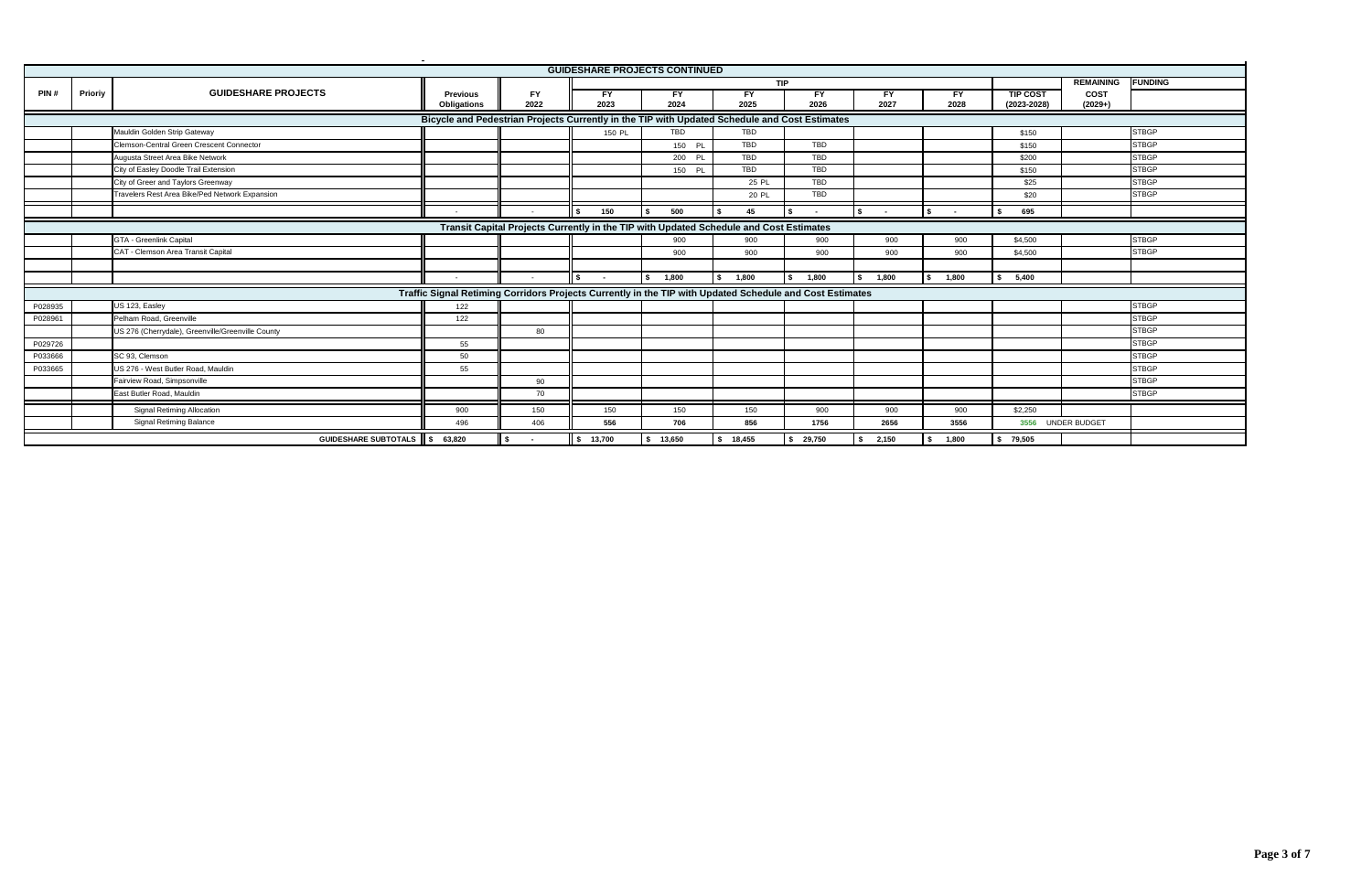| <b>NON-GUIDESHARE PROJECTS</b><br><b>TIP</b> |                                                                                  |                    |                 |                 |                |         |           |      |           |           |                 |                  |                                     |
|----------------------------------------------|----------------------------------------------------------------------------------|--------------------|-----------------|-----------------|----------------|---------|-----------|------|-----------|-----------|-----------------|------------------|-------------------------------------|
|                                              |                                                                                  |                    |                 |                 |                |         |           |      |           |           |                 | <b>REMAINING</b> | <b>FUNDING</b>                      |
| PIN#                                         | <b>NON-GUIDESHARE PROJECTS</b>                                                   |                    | <b>Previous</b> | FY              | FY             | FY      | <b>FY</b> | FY   | FY.       | <b>FY</b> | <b>TIP COST</b> | <b>COST</b>      |                                     |
|                                              |                                                                                  |                    | Obligations     | 2022            | 2023           | 2024    | 2025      | 2026 | 2027      | 2028      | $(2023 - 2028)$ | $(2029+)$        |                                     |
|                                              |                                                                                  |                    | 500             |                 |                |         |           |      |           |           |                 |                  | <b>ARC</b>                          |
|                                              | GREENVILLE COUNTY POINSETT CORRIDOR PEDESTRIAN AND LIGHTING                      |                    | 1,245           |                 |                |         |           |      |           |           |                 |                  | See TAP Section                     |
|                                              |                                                                                  |                    | 2,255           |                 |                |         |           |      |           |           |                 |                  | Local/Greenville Co                 |
|                                              | S-1136 (PERIMETER ROAD) RESURFACING/REHABILITATION                               |                    | $1,241$ C       |                 |                |         |           |      |           |           |                 |                  | APPALACHIAN REG.                    |
|                                              | SC-93 AT CLAYTON ST - TOWN OF CENTRAL                                            |                    | 299 C           |                 |                |         |           |      |           |           |                 |                  | <b>APPALACHIAN REG.</b>             |
|                                              |                                                                                  |                    | 365 P,R,C       |                 |                |         |           |      |           |           |                 |                  | Local<br><b>RTP</b>                 |
|                                              | DOODLE TRAIL EXT & AMENITIES - CITY OF PICKENS                                   |                    | 100             |                 |                |         |           |      |           |           |                 |                  | <b>RTP</b>                          |
|                                              | MINERAL SPRING TRAIL - TOWN OF WILLIAMSTON                                       |                    | 76              |                 |                |         |           |      |           |           |                 |                  | <b>ARC</b>                          |
| P038477                                      | CLEMSON BIKING & WALKING TRAIL - SEGMENT 2                                       |                    | 250 P<br>250 P  | 30 R<br>30 R    | 220 C<br>220 C |         |           |      |           |           | \$440           |                  | Local                               |
|                                              |                                                                                  |                    | $1,000$ P       | 250 R           |                | 2,211 C |           |      |           |           | \$2,211         |                  | <b>EARMARK</b>                      |
| P308375                                      | VEST GEORGIA ROAD (S-272) FROM NEELY FERRY ROAD TO FORK SHOALS                   |                    |                 | 692 C           |                |         |           |      |           |           |                 |                  | LOCAL                               |
|                                              |                                                                                  |                    | 59 R            | 107 C           |                |         |           |      |           |           |                 |                  | <b>ENHANCEMENT</b>                  |
| 42551                                        | <b>VOODSIDE STREETSCAPE</b>                                                      |                    |                 | 313 C           |                |         |           |      |           |           |                 |                  | <b>ARC</b>                          |
|                                              |                                                                                  |                    |                 | 310 C           |                |         |           |      |           |           |                 |                  | Local                               |
|                                              | P28052000920 PARALLEL SWAMP RABBIT TRAIL IN UNITY PARK                           |                    | 125 P,R,C       |                 |                |         |           |      |           |           |                 |                  | <b>SCRTP</b>                        |
|                                              | P28052001020 GREEN CRESENT TRAIL, CLEMSON PARK LOOP                              |                    | 125 P.R.C       |                 |                |         |           |      |           |           |                 |                  | <b>SCRTP</b>                        |
|                                              | P28052100921 BOLICK/CANNON TRAIL - TOWN OF CENTRAL RECREATION DEPT               |                    | 125 P,R,C       |                 |                |         |           |      |           |           |                 |                  | <b>SCRTP</b>                        |
| P2805210102                                  | THE PAVILION MINIATURE RAIL-TRAIL - GREENVILLE COUNTY PARKS AND REC              |                    | 125 P,R,C       |                 |                |         |           |      |           |           |                 |                  | <b>SCRTP</b>                        |
|                                              |                                                                                  |                    | 100 P           |                 |                |         |           |      |           |           |                 |                  |                                     |
| P038033                                      | I-85 SAFETY IMPROVEMENTS MM 30 TO MM 60                                          |                    | 3,000 C         |                 |                |         |           |      |           |           |                 |                  | SAFETY/HSP                          |
| P027845                                      | BRIDGE S-23-384 AT BRUSHY CREEK - GRVL                                           | <b>REPLACEMENT</b> | 1,014 P         |                 | 3,286 R.C      |         |           |      |           |           | \$3,286         |                  | <b>BRIDGE REPLACE</b>               |
| P038260                                      | BRIDGE S-23-154 OVER HUFF CREEK - GRVL                                           | REPLACEMENT        | 1,000 P         | 125 R           |                | 4,325 C |           |      |           |           | \$4,325         |                  | <b>BRIDGE REPLACE</b>               |
| P03770                                       | BRIDGE S-23-125 OVER SALUDA RIVER - GRVL                                         | REPLACEMENT        | 1,191 P,R       | 3,063 C         |                |         |           |      |           |           |                 |                  | <b>BRIDGE REPLACE</b>               |
| P037398                                      | BRIDGE S-4-931 OVER BIG CREEK - ANDERSON                                         | REPLACEMENT        | 600 P           |                 |                |         |           | 30 R | \$2,320 C |           | \$2,350         |                  | <b>BRIDGE REPLACE</b>               |
| P037693                                      | BRIDGE S-39-140 OVER SHOAL CREEK - PKNS                                          | REPLACEMENT        | 1,841 P,R,C     |                 |                |         |           |      |           |           |                 |                  | <b>BRIDGE REPLACE</b>               |
| P037696                                      | BRIDGE S-39-250 OVER DODDIES CREEK - PKNS                                        | REPLACEMENT        | 1,797 P.R.C     |                 |                |         |           |      |           |           |                 |                  | <b>BRIDGE REPLACE</b>               |
| P041233                                      | BRIDGE US-123 SB OVER GEORGES CREEK - PKNS                                       | REPLACEMENT        |                 | 367 P           |                |         |           |      |           |           |                 |                  | <b>BRIDGE REPLACE</b>               |
| P041232                                      | BRIDGE US-124 OVER GEORGES CREEK - PKNS                                          | REPLACEMENT        |                 | 367 P           |                |         |           |      |           |           |                 |                  | <b>BRIDGE REPLACE</b>               |
| P041231                                      | BRIDGE US-183 OVER TWELVE MILE CREEK -PKNS                                       | REPLACEMENT        |                 | 367 P           |                |         |           |      |           |           |                 |                  | <b>BRIDGE REPLACE</b>               |
| P041162                                      | BRIDGE S-23-310 OVER TRIBUTARY TO RICHLAND CREEK                                 | <b>REPLACEMENT</b> |                 | 101 P           |                |         |           |      |           |           |                 |                  | <b>BRIDGE REPLACE</b>               |
| P041161                                      | BRIDGE S-23-102 OVER ARMSTRONG CREEK                                             | REPLACEMENT        |                 | 101 P           |                |         |           |      |           |           |                 |                  | <b>BRIDGE REPLACE</b>               |
| P041163                                      | BRIDGE S-23-94 OVER TRIBUTARY TO ENOREE RIVER                                    | REPLACEMENT        |                 | 101 P           |                |         |           |      |           |           |                 |                  | <b>BRIDGE REPLACE</b>               |
| P041174                                      | BRIDGE S-23-149 (W FARRIS RD) OVER BRUSHY CREEK                                  | <b>REPLACEMENT</b> |                 | 890 P           |                |         |           |      |           |           |                 |                  | <b>BRIDGE REPLACE</b>               |
| P03877                                       | BRIDGE S-23-80 (S HUDSON ST) OVER REEDY RIVER                                    | <b>REPLACEMENT</b> |                 | 890 F           |                |         |           |      |           |           |                 |                  | <b>BRIDGE REPLACE</b>               |
| 2022                                         | SC-124 OLD EASLEY HWY OVER SALUDA RIVER (GRVL)                                   |                    |                 | 41 P            |                |         |           |      |           |           |                 |                  | <b>STATEWIDE PM</b>                 |
| 2022                                         | SC-418 OVER HUFF CREEK (GRVL)                                                    |                    |                 | 100 P           |                |         |           |      |           |           |                 |                  | <b>STATEWIDE PM</b>                 |
| 2022                                         | US-29 WADE HAMPTON BLVD OVER MTN CREEK (GRVL)                                    |                    |                 | 83 P            |                |         |           |      |           |           |                 |                  | <b>STATEWIDE PM</b>                 |
| 2022                                         | US-276 GREER HWY OVER MIDDLE SALUDA RIVER (GRVL)                                 |                    |                 | 62 P            |                |         |           |      |           |           |                 |                  | <b>STATEWIDE PM</b>                 |
| 2022                                         | SC-8 EASLEY HWY OVER US-29 (ANDERSON)                                            |                    |                 | 41 P            |                |         |           |      |           |           |                 |                  | <b>STATEWIDE PM</b>                 |
| 2022                                         | SC-81 ANDERSON RD OVER SALUDA RIVER & S-4-143 (ANDERSON)                         |                    |                 | 100 P           |                |         |           |      |           |           |                 |                  | <b>STATEWIDE PM</b>                 |
| 2022                                         | SC-146 N HWY OVER ENOREE RIVER (SPBG)<br>SC-135 DACUSVILLE HWY OVER SHOALS CREEK |                    |                 | 100 P           |                |         |           |      |           |           |                 |                  | <b>STATEWIDE PM</b><br>STATEWIDE PM |
| 2022                                         |                                                                                  |                    |                 | 45 P            |                |         |           |      |           |           |                 |                  |                                     |
| P030817                                      | S-23-279 (Reid School Rd)                                                        |                    | 1,675 R,C       |                 |                |         |           |      |           |           |                 |                  | <b>SAFETY</b><br>SAFETY             |
| P037191                                      | SC-146 Corridor (S-23-183 to S-23-654)                                           |                    | 300 P           | 50 R<br>1,600 C |                |         |           |      |           |           |                 |                  |                                     |
| P037190                                      | US-25 Corridor (I-85 to S-23-782)                                                |                    | 2,350 P.R.C     |                 |                |         |           |      |           |           |                 |                  | SAFETY                              |
| P039376                                      | Intersection Improvement S-83 (Old Grove Rd) / L-27 (Bracken Rd)                 |                    | 300 P.R         | 2,000 C         |                |         |           |      |           |           |                 |                  | <b>SAFETY</b>                       |
| P039380                                      | Intersection Improvement S-908 (Gap Creek Rd) / L-745 (Hampton Rd)               |                    | 350 P.R         | 2,000 C         |                |         |           |      |           |           |                 |                  | <b>SAFETY</b>                       |
| P039384                                      | ntersection Improvement SC-135 (Dausville Hwy) / S-95 (Jameson Rd)               |                    | 200 P           | 100 R           | 2,000 C        |         |           |      |           |           | \$2,000         |                  | <b>SAFETY</b>                       |
| P039386                                      | Intersection Improvement SC-81 (Anderson Rd) / S-23-327 (Old Dunham Bridge Rd)   |                    | 200 P           | 1,050 R,C       |                |         |           |      |           |           |                 |                  | <b>SAFETY</b>                       |
| P039387                                      | ntersection Improvement US-29 / S-4-96 (Welcome Rd)                              |                    | 250 P           | 272 R           | 2,000 C        |         |           |      |           |           | \$2,000         |                  | <b>SAFETY</b>                       |
| P041029                                      | Intersection Improvement SC-81 (Anderson Rd) / L-183 (McNeeley Rd)               |                    |                 | 150 P           | 500 C          |         |           |      |           |           | \$500           |                  | <b>SAFETY</b>                       |
| P041033                                      | Intersection Improvement SC-81 (Anderson Rd) / L-912 (Cely Ln)                   |                    |                 | 150 P           | 500 C          |         |           |      |           |           | \$500           |                  | <b>SAFETY</b>                       |
| P041412                                      | Intersection Improvement SC-20 with S-23-260                                     |                    |                 |                 | 150 P          | 50 R    | 500 C     |      |           |           | \$700           |                  | <b>SAFETY</b>                       |
|                                              | P041430 Intersection Improvement SC-290 (Locust Hill) / S-23-173 (Tigerville Rd) |                    |                 | 200 P           | 75 R           | 2,000 C |           |      |           |           | \$2,075         |                  | SAFETY                              |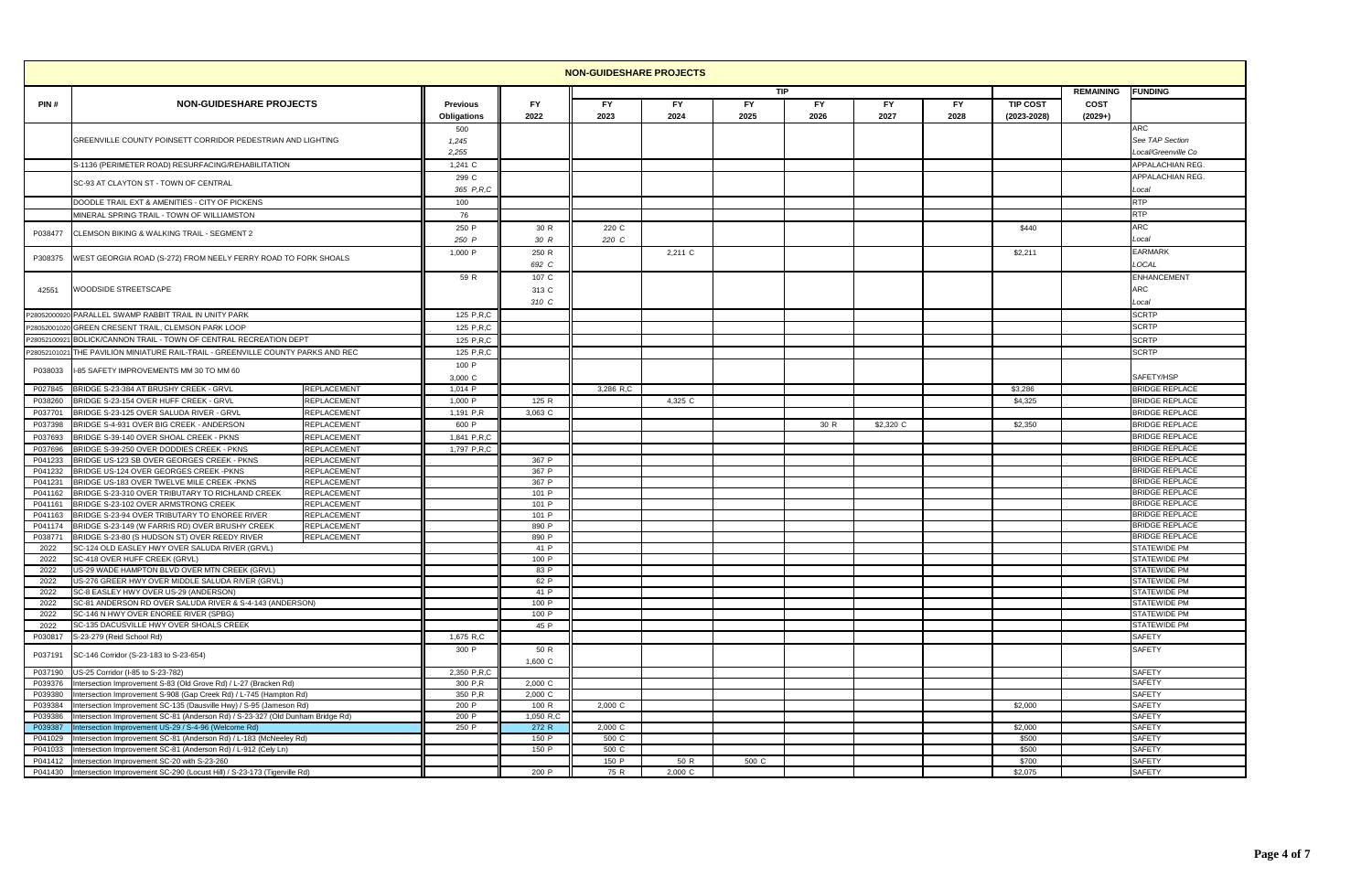|         | NON-GUIDESHARE PROJECTS CONTINUED                                                 |                 |           |             |           |            |           |       |               |                        |                  |                |  |  |
|---------|-----------------------------------------------------------------------------------|-----------------|-----------|-------------|-----------|------------|-----------|-------|---------------|------------------------|------------------|----------------|--|--|
|         |                                                                                   |                 |           |             |           | <b>TIP</b> |           |       |               |                        | <b>REMAINING</b> | <b>FUNDING</b> |  |  |
| PIN#    | <b>NON-GUIDESHARE PROJECTS</b>                                                    | <b>Previous</b> | <b>FY</b> | <b>FY</b>   | FΥ        | FY.        | <b>FY</b> | FY    | FY            | <b>TIP COST</b>        | <b>COST</b>      |                |  |  |
|         |                                                                                   | Obligations     | 2022      | 2023        | 2024      | 2025       | 2026      | 2027  | 2028          | $(2023 - 2028)$        | $(2029+)$        |                |  |  |
|         | P041416 Operational Improvement US-276 with S-3                                   |                 |           | 150 P       | 50 R      | 500 C      |           |       |               | \$700                  |                  | <b>SAFETY</b>  |  |  |
|         | P041418 Operational Improvement US-123 with SC-124                                |                 |           | 150 P       | 50 R      | 500 C      |           |       |               | \$700                  |                  | <b>SAFETY</b>  |  |  |
|         | P041419 Operational Improvement SC-81 with S-23-149                               |                 |           | 150 P       | 50 R      | 500 C      |           |       |               | \$700                  |                  | <b>SAFETY</b>  |  |  |
|         | P041423 Operational Improvement S-540 with L-1969                                 |                 |           | 150 P       | 50 R      | 500 C      |           |       |               | \$700                  |                  | <b>SAFETY</b>  |  |  |
|         | P041052 Intersection Improvement SC-183 (Farris Bridge Rd) / S-39-55 (Ireland Rd) |                 | 200 P     | 50 R        | 1,500 C   |            |           |       |               | \$1,550                |                  | <b>SAFETY</b>  |  |  |
|         | P041055 Intersection Improvement US-25 / US-25 Conn                               |                 | 250 P     | 100 R       | 1,500 C   |            |           |       |               | \$1,600                |                  |                |  |  |
|         | P037888 SC-183 to MP 4.2 to 6 (Cedar Lane Rd)                                     | 250 P           |           | 50 R        | 2,000 C   |            |           |       |               | \$2,050                |                  | <b>SAFETY</b>  |  |  |
| P037885 | RSA US-29                                                                         | 500 P           |           | 50 R        | 4,000 C   |            |           |       |               | \$4,050                |                  | <b>SAFETY</b>  |  |  |
| P030236 | SC-291 N Pleasantburg Dr and White Oak Dr                                         | 150 C           |           |             |           |            |           |       |               |                        |                  | <b>SAFETY</b>  |  |  |
|         | US-29 CORRIDOR SIGNAL RETIMING                                                    | 3,000           |           |             |           |            |           |       |               |                        |                  | NHS/IM         |  |  |
|         |                                                                                   | 65,720 P,R,C    |           |             |           |            |           |       | 10,000 C      | \$10,000               |                  | NHS/IM         |  |  |
|         | P027368 II-85 (WIDENING FROM NEAR SC153 (EXIT 40) TO NEAR SC-85 (EXIT 69)         |                 |           |             |           |            |           |       | 714,500 AC    | \$714,500              |                  |                |  |  |
|         |                                                                                   |                 |           |             |           |            |           |       | \$704,500 ACC | \$704,500              |                  |                |  |  |
| 0038111 | I-85 @ I-385 (EXIT 51)                                                            | 12,000 P        |           |             |           |            |           |       |               | <b>Fully Obligated</b> |                  | NHS/IM         |  |  |
|         |                                                                                   | 270,000 C       |           |             |           |            |           |       |               |                        |                  | <b>SIB</b>     |  |  |
|         |                                                                                   | 1,200 P         |           |             |           |            |           |       |               |                        |                  | NHS/IM         |  |  |
| P038111 | I-85 @ Rocky Creek Bridge                                                         | 44,000 C        |           |             |           |            |           |       |               |                        |                  |                |  |  |
|         | <b>EXEMPT SUBTOTAL</b>                                                            | \$417,012       | \$ 15,662 | 9.581<br>\$ | \$ 17,786 |            | 30        | 2.320 | \$714,500     | \$744,217              |                  |                |  |  |

**\* - Funding amounts are shown for full rehab packages, which include segments outside of GPATS, not shown.**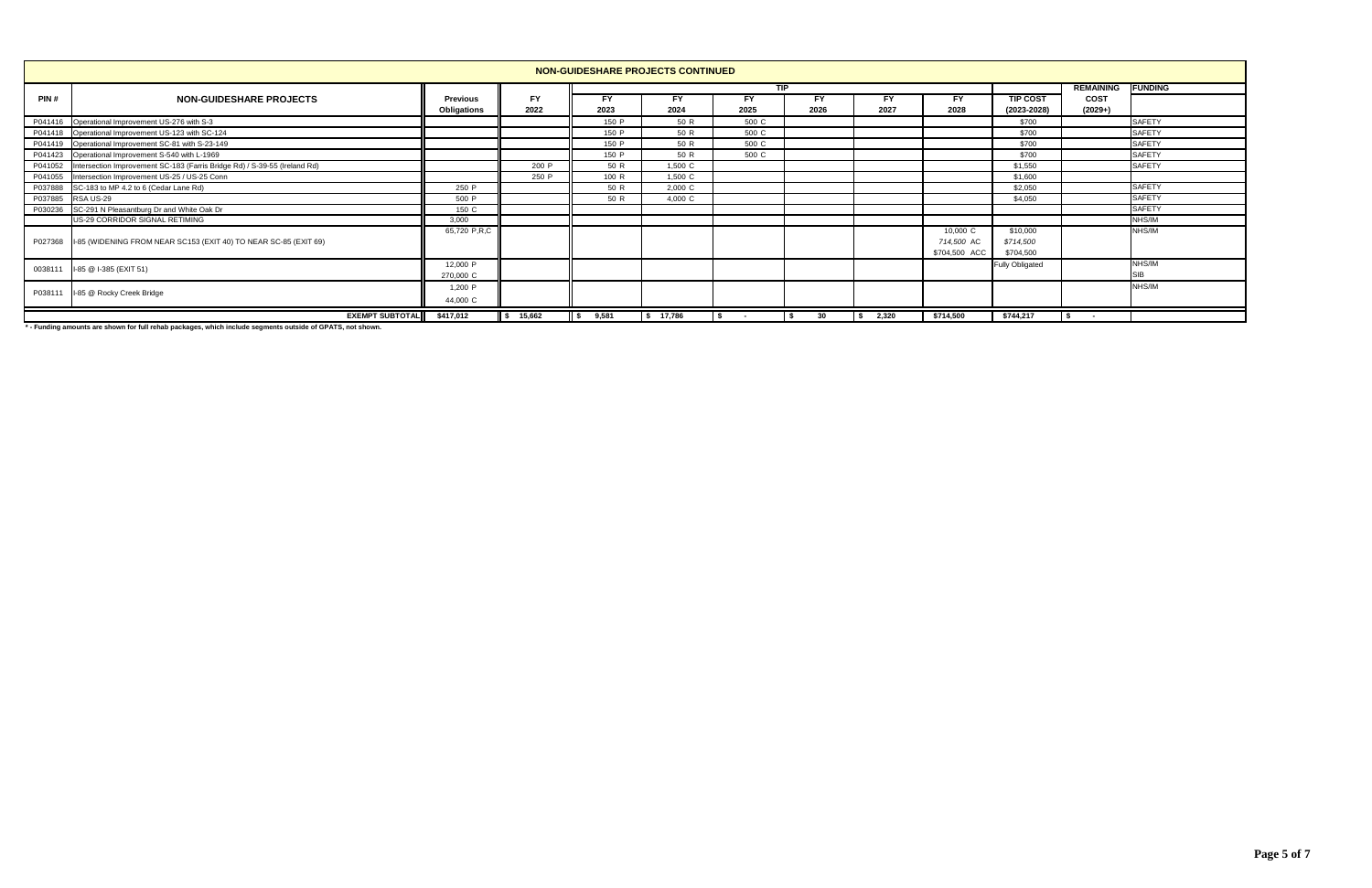|         |                                                                           |           |                |              | <b>Transit Projects</b> |                |                 |                   |           |           |                    |           |           |                            |
|---------|---------------------------------------------------------------------------|-----------|----------------|--------------|-------------------------|----------------|-----------------|-------------------|-----------|-----------|--------------------|-----------|-----------|----------------------------|
|         |                                                                           |           |                |              |                         |                |                 | <b>Current FY</b> |           |           | TIP (Extrapolated) |           |           | <b>FUNDING</b>             |
| PIN#    | <b>FEDERAL TRANSIT</b>                                                    | <b>FY</b> | <b>FY</b>      | <b>FY</b>    | FY.                     | <b>FY</b>      | <b>SUMMARY</b>  | <b>FY</b>         | <b>FY</b> | <b>FY</b> | <b>FY</b>          | <b>FY</b> | <b>FY</b> |                            |
|         | <b>ADMINISTRATION</b>                                                     | 2018      | 2019           | 2020         | 2021                    | 2022           | $2022*$         | 2023              | 2024      | 2025      | 2026               | 2027      | 2028      |                            |
|         | GREENVILLE URBANIZED AREA                                                 | 3,311     | 3,354          | 3,431        | 3,483                   | 4,472          | 18,052          | 4,472             | 4,472     | 4,472     | 4,472              | 4,472     | 4,472     | <b>FTA SECTION</b>         |
|         | (CA)                                                                      |           |                |              |                         |                |                 |                   |           |           |                    |           |           | 5307 & 5340                |
|         | <b>Greenville Transit Authority</b>                                       | 2,424     | 2,323          | 2,314        | 2,294                   | 2,921          | 9,354           | 2,921             | 2,921     | 2,921     | 2,921              | 2,921     | 2,921     |                            |
|         | Capital                                                                   | 461       | 42             |              | 341                     |                | 844             |                   |           |           |                    |           |           |                            |
|         | Operating                                                                 | 509       | 1,580          | 627          | 609                     |                | 3,325           |                   |           |           |                    |           |           |                            |
|         | Enhancements/Improvements                                                 |           |                |              |                         |                |                 |                   |           |           |                    |           |           |                            |
|         | ADA                                                                       | 242       |                |              | 229                     |                | 472<br>464      |                   |           |           |                    |           |           |                            |
|         | <b>Planning Administration</b><br><b>Preventative Maintenance</b>         | 1,212     | 232<br>468     | 231<br>1,456 | 1,114                   |                | 4,250           |                   |           |           |                    |           |           |                            |
|         | Clemson Area Transit                                                      | 888       | 1,032          | 1,117        | 1,190                   | 1,551          | 5,776           | 1,551             | 1,551     | 1,551     | 1,551              | 1,551     | 1,551     |                            |
|         | Capital                                                                   |           | $\overline{0}$ |              |                         |                |                 |                   |           |           |                    |           |           |                            |
|         | Operating                                                                 | 395       | 613            | 380          | 476                     | 837            | 2,701           |                   |           |           |                    |           |           |                            |
|         | Enhancements/Improvements                                                 |           |                |              |                         |                |                 |                   |           |           |                    |           |           |                            |
|         | ADA                                                                       |           |                |              |                         |                |                 |                   |           |           |                    |           |           |                            |
|         | <b>Planning Administration/Security</b>                                   | 9         | 10             | 11           | 12                      | 12             | 54              |                   |           |           |                    |           |           |                            |
|         | <b>Preventative Maintenance</b>                                           | 483       | 409            | 726          | 702                     | 702            | 3,021           |                   |           |           |                    |           |           |                            |
|         | GREENVILLE URBANIZED AREA                                                 | 160       | 160            | 160          | 160                     | 160            | 800             |                   |           |           |                    |           |           | <b>FTA SECTION</b><br>5303 |
|         | (PL)                                                                      |           |                |              |                         |                |                 |                   |           |           |                    |           |           |                            |
|         | MAULDIN-SIMPSONVILLE                                                      | 1,593     | 1,614          | 1,647        | 1,931                   | 2,666          | 9,451           | 875               |           |           |                    |           |           | <b>FTA SECTION</b>         |
|         | <b>URBANIZED AREA (CA)</b>                                                |           |                |              |                         |                |                 |                   |           |           |                    |           |           | 5307                       |
|         | MAULDIN-SIMPSONVILLE                                                      |           |                |              |                         |                |                 |                   |           |           |                    |           |           | FTA SECTION                |
|         | URBANIZED AREA (PL)                                                       |           |                |              |                         |                |                 |                   |           |           |                    |           |           | 5303                       |
|         | GREENVILLE - ELDERLY AND DISABLED                                         | 349       | 386            | 402          | 408                     | 583            | 2,128           | 356               |           |           |                    |           |           | FTA SECTION                |
|         | TRANSIT PROGRAM (CA)                                                      |           |                |              |                         |                |                 |                   |           |           |                    |           |           | 5310                       |
|         | -- Senior Solutions                                                       |           |                |              |                         |                |                 |                   |           |           |                    |           |           |                            |
|         | -- Turning Point of SC<br>-- Turning Point of SC A                        |           |                |              |                         |                |                 |                   |           |           |                    |           |           |                            |
|         | -- Turning Point of SC B                                                  |           |                |              |                         |                |                 |                   |           |           |                    |           |           |                            |
|         | -- Senior Solutions                                                       |           |                |              |                         |                |                 |                   |           |           |                    |           |           |                            |
|         | -- Turning Point of SC                                                    |           |                |              |                         |                |                 |                   |           |           |                    |           |           |                            |
|         | -- Senior Solutions                                                       |           | 253            |              |                         |                | 253             |                   |           |           |                    |           |           |                            |
|         | <b>GREENVILLE - BUS AND BUS FACILITIES</b>                                | 398       | 364            | 380          | 356                     | 341            | 1,838           | 277               |           |           |                    |           |           | <b>FTA SECTION</b>         |
|         | PROGRAM (CA)                                                              |           |                |              |                         |                |                 |                   |           |           |                    |           |           | 5339                       |
|         | -- GTA Capital Purchase                                                   | 291       | 252            | 256          | 234                     | 223            | 1,256           | 197               |           |           |                    |           |           |                            |
|         | -- CAT Capital Purchase<br>-- CAT Low/No Grant                            | 107       | 112            | 123          | 122                     | 118            | 582             | 80                |           |           |                    |           |           |                            |
|         |                                                                           |           |                | 5,277        |                         |                |                 |                   |           |           |                    |           |           | 5339(c)<br>5339(c)         |
|         | -- GTA Low/No Grant<br>GTA TRANSIT NEW MAINTENANCE FACILITY PROJECT GRANT | 11,000    |                |              |                         |                | 5,277<br>11.000 |                   |           |           |                    |           |           | 5339(b)                    |
|         | STATE MASS TRANSIT FUNDING                                                | 546       | 505            | 405          | 511                     | 520            | 2,487           | 342               |           |           |                    |           |           | <b>SMTF</b>                |
|         | -- GTA SMTF                                                               | 447       | 400            | 316          | 399                     | 407            | 1,969           | 243               |           |           |                    |           |           |                            |
|         | <b>CAT SMTF</b><br>$\sim$                                                 | 99        | 105            | 89           | 112                     | 113            | 518             | 99                |           |           |                    |           |           |                            |
|         | <b>SCDOT Vehicle Replacement Initiative</b>                               |           |                |              |                         |                |                 |                   |           |           |                    |           |           | FTA SECTION                |
|         | -- GTA Capital Purchase                                                   |           |                |              |                         |                |                 |                   |           |           |                    |           |           | 5307                       |
|         |                                                                           |           |                |              |                         |                |                 |                   |           |           |                    |           |           | <b>SMTF</b>                |
| ------- | -- CAT Capital Purchase                                                   |           |                |              |                         |                |                 |                   |           |           |                    |           |           | 5307                       |
|         |                                                                           |           |                |              |                         |                |                 |                   |           |           |                    |           |           | <b>SMTF</b>                |
|         | <b>CARES ACT</b>                                                          |           |                | 14,382       |                         |                | 14,382          |                   |           |           |                    |           |           | FEDERAL CARES ACT          |
|         | -- GTA                                                                    |           |                |              |                         |                |                 |                   |           |           |                    |           |           |                            |
|         | Greenville UZA                                                            |           |                | 6,552        |                         |                | 6,552           |                   |           |           |                    |           |           |                            |
|         | $-$ CAT                                                                   |           |                | $-1.4,669$   |                         |                | $-1.4669$       | --------------    |           |           | _____________      |           |           |                            |
|         | Greenville UZA                                                            |           |                | 3,161        |                         |                | 3,161           |                   |           |           |                    |           |           |                            |
|         | AMERICAN RESCUE PLAN ACT 21                                               |           |                |              | 533                     |                | 533             |                   |           |           |                    |           |           | <b>ARP ACT - 5307</b>      |
|         | -- GTA                                                                    |           |                |              |                         |                |                 |                   |           |           |                    |           |           |                            |
|         | Greenville UZA                                                            |           |                |              | 351                     |                | 351             |                   |           |           |                    |           |           |                            |
|         | -- CAT                                                                    |           |                |              | ---------------         | ______________ | -------         | --------------    |           |           |                    |           |           |                            |
|         | Greenville UZA                                                            |           |                |              | 182                     |                | 182             |                   |           |           |                    |           |           |                            |
|         | Coronavirus Response and Relief Supplemental Appropriations ACT           |           |                |              | 70                      |                | $-70$           |                   |           |           |                    |           |           | CRRSAA-5310                |
|         | AMERICAN RESCUE PLAN ACT 21                                               |           |                |              | 70                      |                | 70              |                   |           |           |                    |           |           | ARP ACT - 5310             |
|         | <b>GREENLINK - HUMAN TRAFFICKING GRANT</b>                                |           | 21             |              |                         |                | 21              |                   |           |           |                    |           |           | <b>FTA</b>                 |
|         | CA4I/SCDDSN - Mobility for All Grant                                      |           |                | 326          |                         |                | 326             |                   |           |           |                    |           |           | <b>FTA</b>                 |
|         | <b>FTA SUBTOTAL</b>                                                       | 6,357     | 6,404          | 26,411       | 7,521                   | 8,742          | 52,515          | 6,322             | 4,472     | 4,472     | 4,472              | 4,472     |           |                            |

**\* FY 2022 funds are a summation of FY2018-2022. This is to comply with the FY2021-2026 STIP. Please refer to the previous years to reference the allocation amount.**